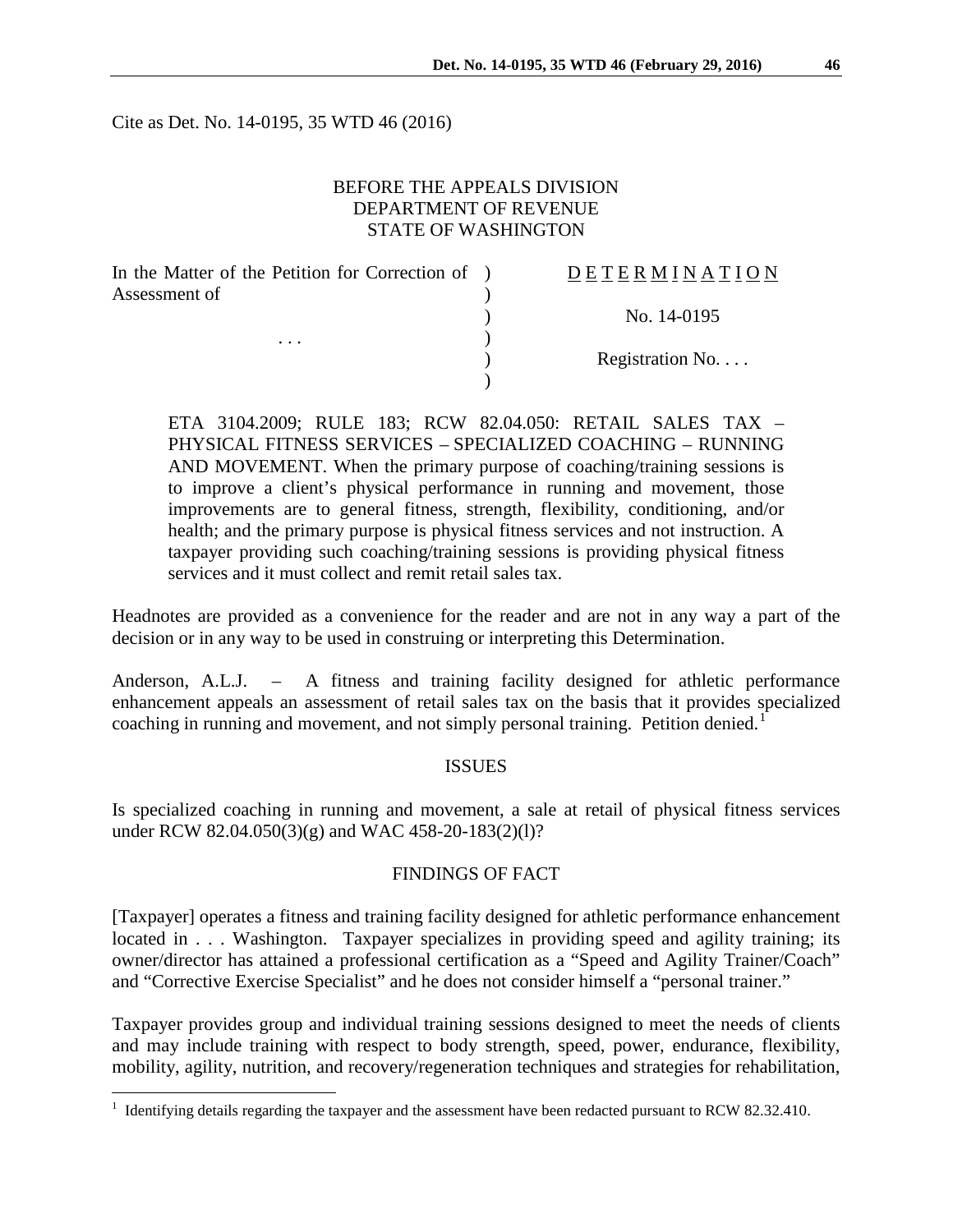pre-habilitation, and injury risk reduction. A majority of Taxpayer's clients are athletes seeking training on how to improve running form and movement, and many of Taxpayer's clients participate in professional, collegiate, or secondary education sport teams. Taxpayer's training lasts months to years, depending on the needs/goals of the client, and training sessions do not lead to a certification.

Taxpayer prescribes a minimum of three training sessions per week and provides clients with individualized instruction in movement techniques to increase body speed and agility and focus the client on his/her movement patterns that could cause muscular pain or increase paid sustained during injuries. Training sessions are meant to supplement strength coaching programs in which athletes are already participating. Taxpayer provides clients with basic training equipment, including a 55 foot long area for running and movement, evaluation, and drills, and clients pay monthly for training.

The Audit Division ("Audit") of the Washington State Department of Revenue (the "Department") reviewed Taxpayer's books and records from January 1, 2009 through December 31, 2012 (the "Audit Period"). On May 30, 2013, Audit issued an assessment against Taxpayer in the amount of  $\$ \dots$  consisting of  $\$ \dots$  in retail sales tax,  $\$ \dots$  in retailing business and occupation ("B&O") tax, a credit of \$ . . . for paid service and other activities B&O tax, \$ . . . in use tax/deferred retail sales tax, \$ . . . in interest, and \$ . . . in 5% assessment penalty.

Taxpayer appeals the assessment of retail sales tax on training sessions.<sup>[2](#page-1-0)</sup> Taxpayer asserts that the training sessions are specialized and instructional in running and movement and not personal training. In response, Audit acknowledges that Taxpayer provides specialized training as to running and movement, but maintains that the training activities are physical fitness services because the primary purpose for the training is to improvement or maintain clients' fitness, strength, flexibility, and conditioning.

#### ANALYSIS

Washington imposes retail sales tax on each retail sale in this state. RCW 82.08.020. The term "retail sale" includes the sale or charge made for "physical fitness services." RCW 82.04.050(3)(g). "Physical fitness services" is defined in WAC 458-20-183(2)(1) as follows:

(l) "Physical fitness services" include, but are not limited to: All exercise classes, whether aerobic, dance, water, jazzercise, etc., providing running tracks, weight lifting, weight training, use of exercise equipment, such as treadmills, bicycles, stair-masters and rowing machines, and providing personal trainers (i.e., a person who assesses an individual's workout needs and tailors a physical fitness workout program to meet those individual needs). "Physical fitness services" do not include instructional lessons such as those for self-defense, martial arts, yoga, and stress management. Nor do these services include instructional lessons for activities such as tennis, golf, swimming, etc. "Instructional

<span id="page-1-0"></span> $2$  On its appeal petition, Taxpayer lists the entire amount of the assessment as being at issue; however, Taxpayer also states that it is appealing only the assessment of retail sales tax and only addresses the assessment of retail sales tax in its explanation of why it is appealing. Pursuant to WAC 458-20-100, we need only address the assessment of retail sales tax.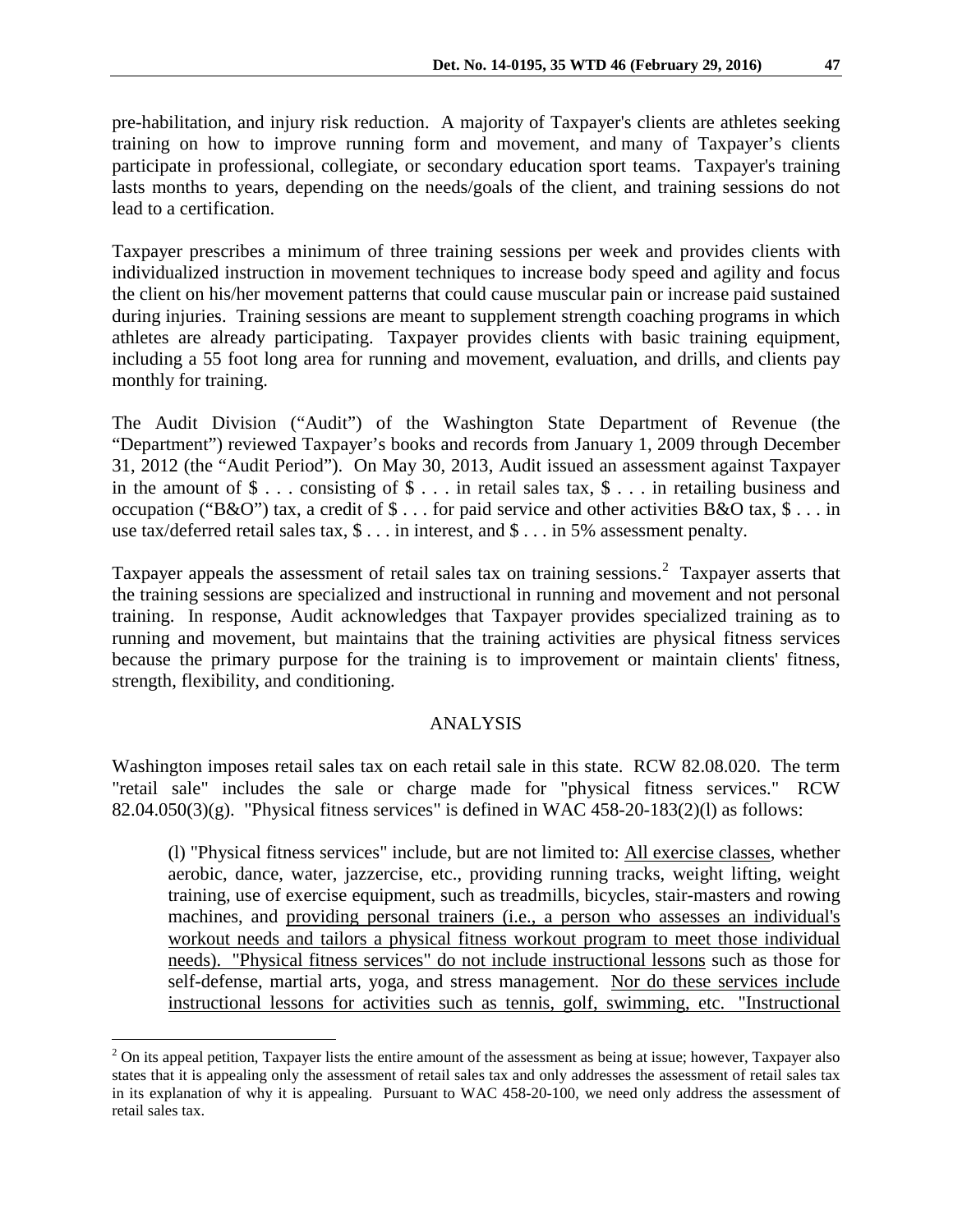lessons" can be distinguished from "exercise classes" in that instruction in the activity is the primary focus in the former and exercise is the primary focus in the latter.

(m) "Sale at retail" or "retail sale" include the sale or charge made by persons engaged in providing "amusement and recreation services" and "physical fitness services" as those terms are defined in (b) and (l) of this subsection. The term "sale at retail" or "retail sale" does not include: The sale of or charge made for providing facilities where a person is merely a spectator, such as movies, concerts, sporting events, and the like; the sale of or charge made for instructional lessons, or league fees and/or entry fees; charges made for carnival rides where the customer purchases tickets at a central ticket distribution point and then the customer is subsequently able to use the purchased tickets to gain admission to an assortment of rides or attractions; or, the charges made for entry to an amusement park or theme park where the predominant activities in the area are similar to those found at carnivals.

WAC 458-20-183(1), (m) (emphasis added). The definitions above make clear that charges for instructional lessons in activities that are otherwise defined as retail sales are not classified as retail sales because the primary focus of the activity is the instruction. Taxpayer claims that the primary goals of the training sessions are specialized instruction in movement and running, rather than exercise of physical fitness.

Because of the specialty of instruction that Taxpayer claims it engages in, it does not consider such training sessions to be providing personal trainers. However, Taxpayer's sessions – while, perhaps, specialized – fall squarely within the definition of providing personal trainers as the term is defined in WAC 458-20-183(2)(l) because Taxpayer assesses individual clients' workout needs and tailors a workout regimen to meet those needs. Thus, under WAC 458-20-183(2)(l), Taxpayer provides physical fitness services, which are subject to retail sales tax.

Our conclusion is supported by ETA 3104.2009, which the Department issued to clarify the distinction between physical fitness services and instructional lessons.<sup>[3](#page-2-0)</sup> ETA 3104.2009 states in pertinent part:

Physical fitness services also include but are not limited to:

- Providing access to equipment or facilities at which a person can engage in physical fitness activities;
- Conducting an exercise class at which someone leads a group of persons through a physical fitness routine. . . , and
- Providing one-on-one personal training services to assess individual workout needs and/or tailor a physical workout program to meet those individual needs. Again, these services may or may not involve a specialized exercise or conditioning program.

<span id="page-2-0"></span><sup>&</sup>lt;sup>3</sup> ETA 3104.2009 was originally issued April 21, 2005 as ETB 2023.08.123. [Effective January 1, 2016, operating an "athletic or fitness facility," that includes the use of that facility for exercise classes, strength and conditioning programs, constitutes a retail sale under RCW 82.04.050(3)(g), taxable as a retailing activity. Laws of 2015, ch. 169, § 1.]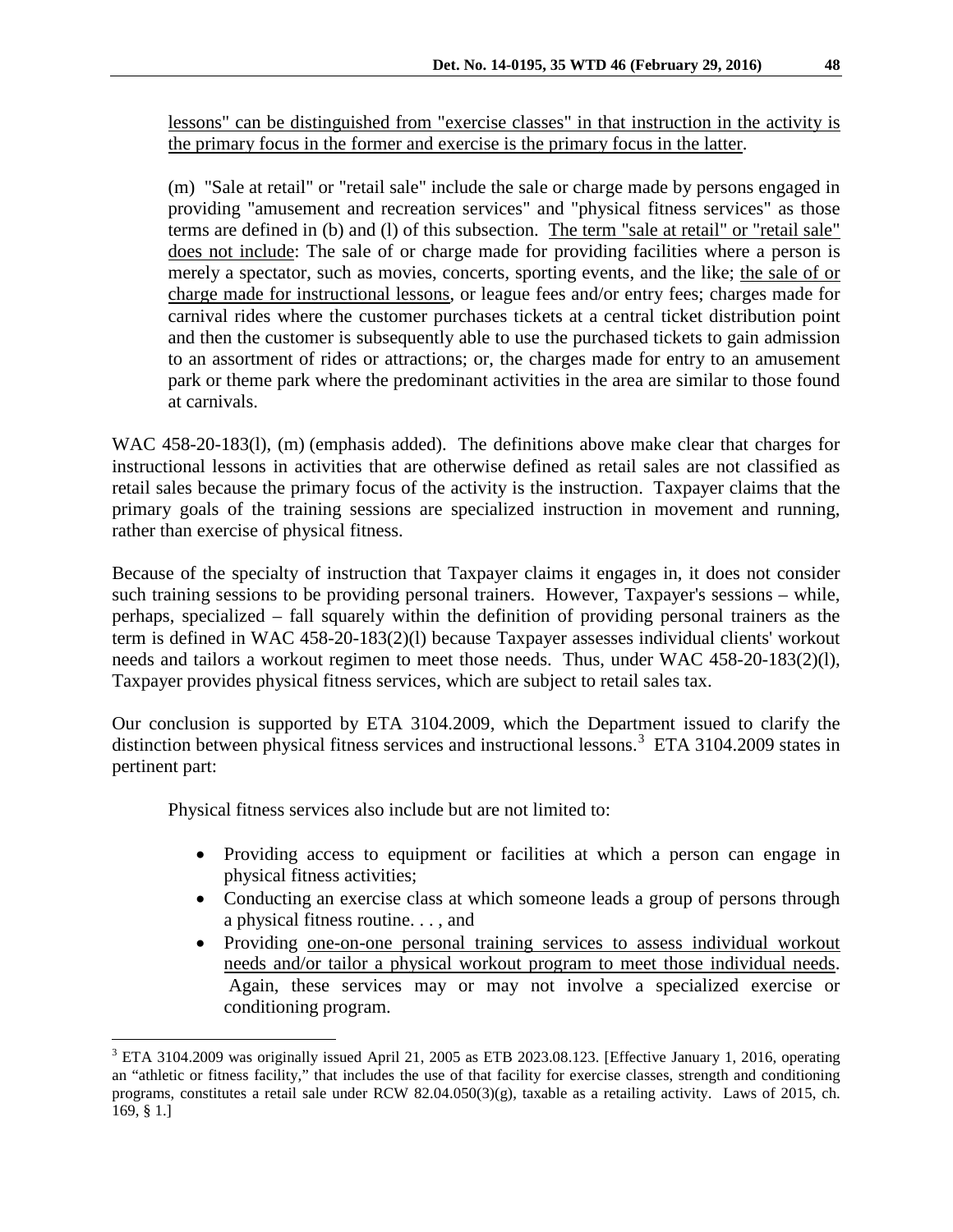In all three situations above, it is likely that some varying degree of instruction or guidance will be provided to the participant. As examples:

- A person who is working out in a weight room may ask an employee of the facility for tips on the proper use of a particular apparatus;
- A person leading an exercise class often demonstrates proper techniques for various movements used in the class; and
- Personal trainers demonstrate and provide guidance as to proper weight-lifting techniques.

In such cases, however, the instruction or guidance is not the primary focus. The primary focus is for the participant to improve or maintain his or her general fitness, strength, flexibility, conditioning, and/or health. Such instruction or guidance does not in itself result in that service being an "instructional lesson" subject to the service and other activities B&O tax.

ETA 3104.2009 (emphasis added).

ETA 3104.2009 also provides guidance on what constitutes instructional lessons in the context of physical fitness services and WAC 458-20-183:

Instructional lessons for activities such as Body Pump and Pilates are generally characterized as teaching the participant how to perform certain activities, generally following a specific curriculum that includes the study of the underlying philosophy of the activity. The purpose of the instruction includes the participant obtaining certification as a physical fitness trainer or a group fitness instructor, or mastery of the techniques and philosophy with possible advancement in levels of achievement usually associated with martial arts.

The primary purpose of the activity as instructional or physical fitness is the determining factor, not the label. For example, if techniques associated with a martial art or Body Pump are used in a physical fitness exercise context, the service is subject to retail sales tax. A Pilates "class," for example, may be instructional (subject to the service and other activities B&O tax) if the class is taken by the participants as a part of a curriculum to gain certification as instructors. If the class or activity is primarily to improve flexibility, strength, or general fitness for the participant, the charge for participation is a retail sale.

ETA 3104.2009 (emphasis added).

The Department has addressed what is deemed to be instructional in the context of physical fitness services. In Det. No. 02-0039, 21 WTD 318 (2002), where a taxpayer sought to have its personal strength enhancement services characterized under WAC 458-20-183 as instructional lessons, as opposed to retail physical fitness services, the Department said:

The taxpayer contends its sessions were instructional, which are not included in the "physical fitness services" definition. Instructional lessons primarily educate, rather than